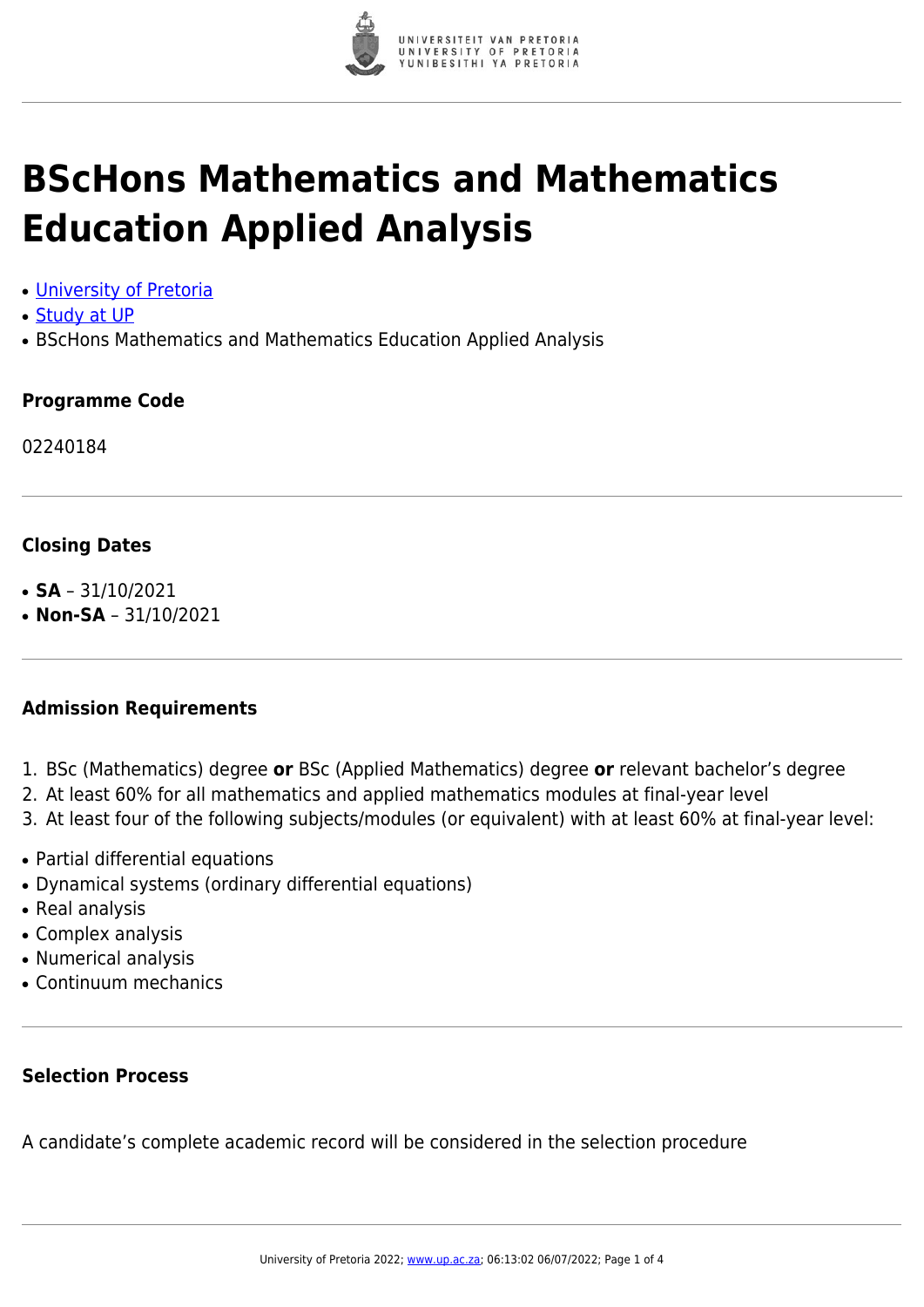

## **Duration of study**

1 year, full-time.

# **Faculty Notes**

The Faculty of Natural and Agricultural Sciences is home to more than 6 500 undergraduate and postgraduate students. The Faculty presents degrees in fields ranging from the proverbial A to Z – from actuaries to zoologists, and consists of 13 departments.

All degree programmes are designed to develop problem-solving individuals who can easily adapt to changing circumstances and take the lead in their chosen fields of specialisation. The qualifications awarded are of world-class and provide access to a multitude of career opportunities for dynamic and creative people. According to the latest Times Higher Education World University Rankings the University has achieved new world rankings in Physical Sciences, a discipline which features strongly in NAS and also maintains excellent positions on the ISI Web of Science (WOS) field rankings in Plant and Animal Sciences, Agricultural Sciences, and Environment and Ecology Sciences.

In the Faculty of Natural and Agricultural Sciences, we strive to continuously improve our high impact research and significantly address the national shortage of PhD graduates that respond to global and local challenges.

### **Enquiries about the programme**

**Name:** Prof R Anguelov **Tel:** 012 420 2874 **E-Mail:** roumen.anguelov@up.ac.za



**How to apply**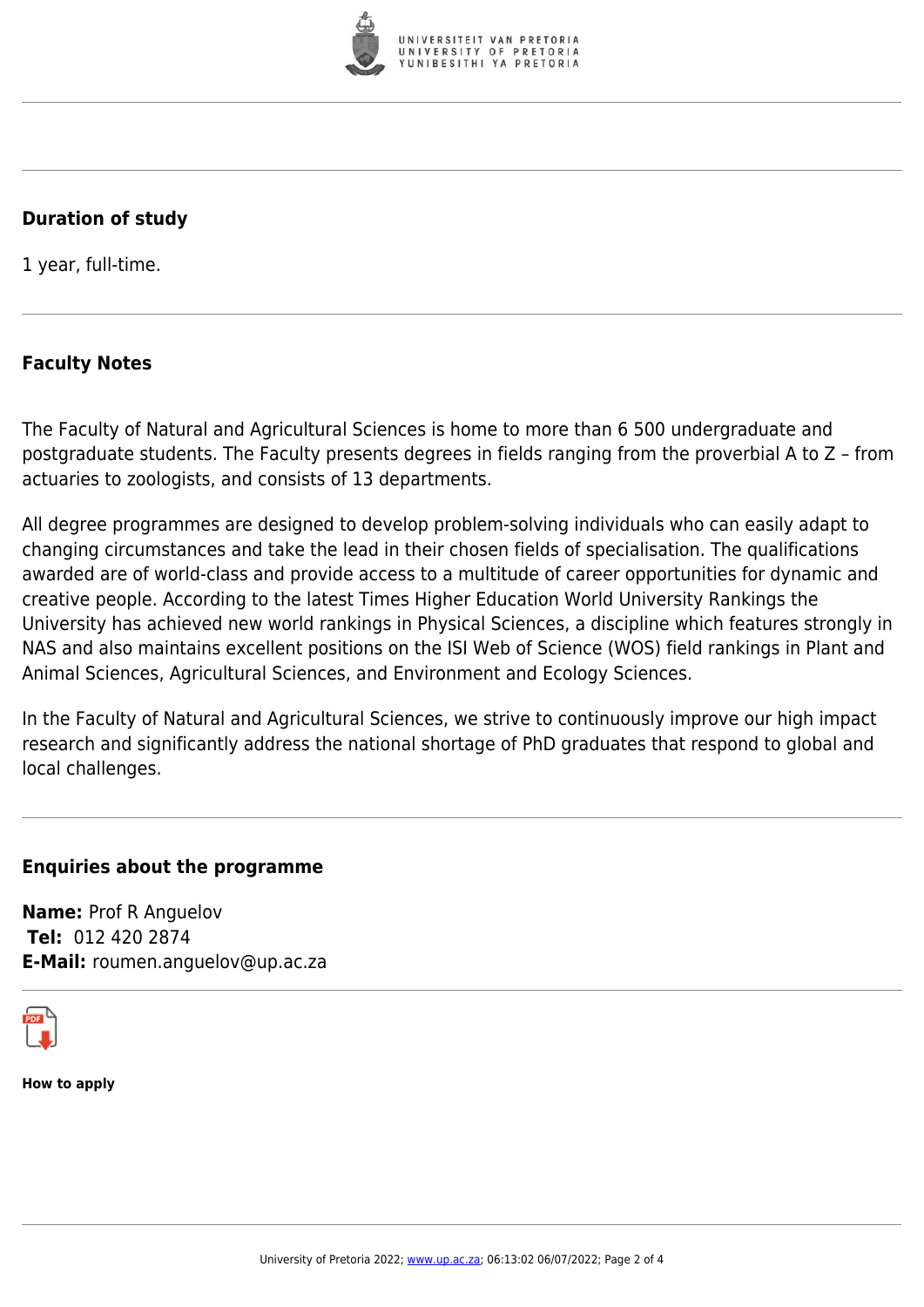



# **Online Application**